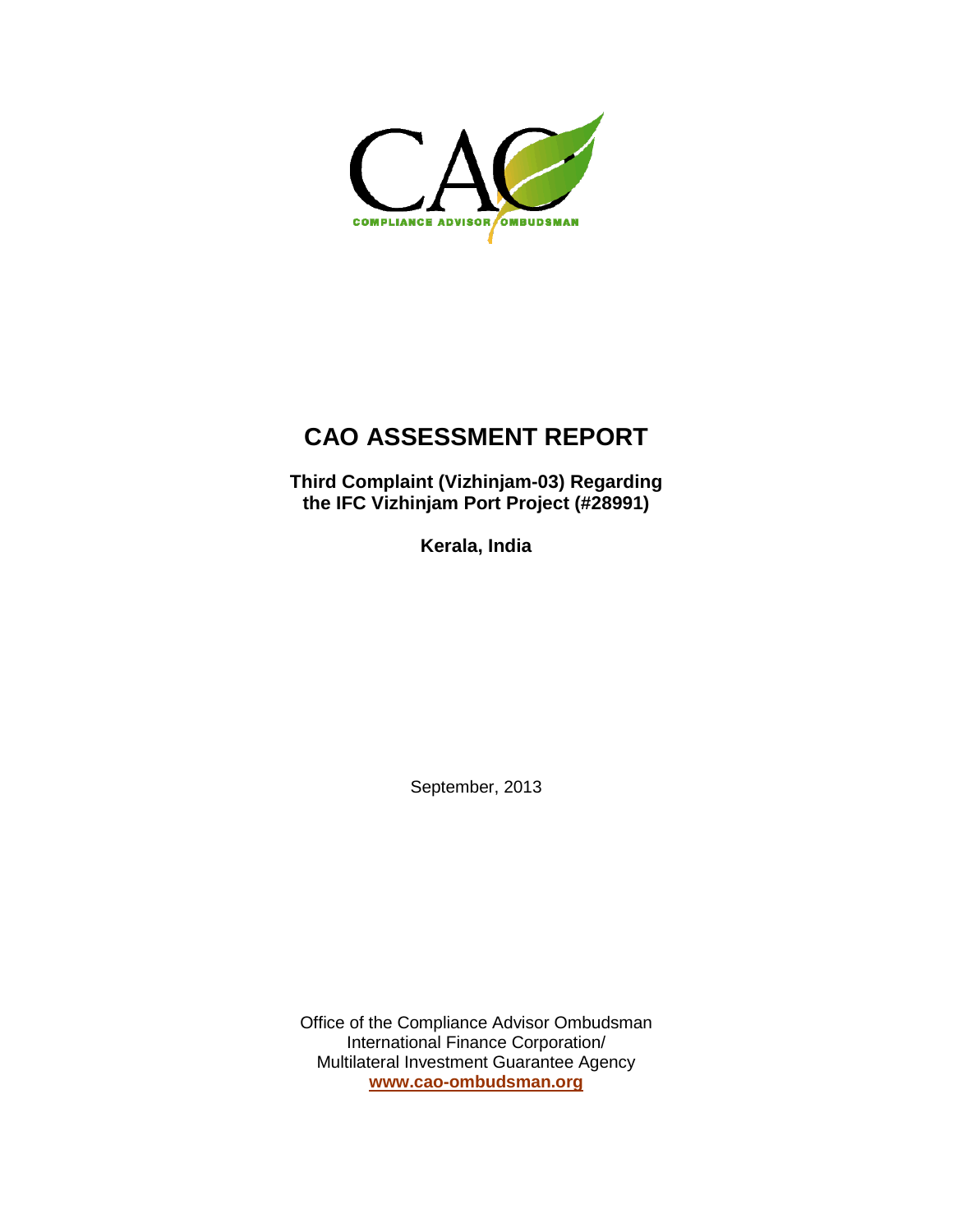# **About the Compliance Advisor Ombudsman**

The Office of the Compliance Advisor Ombudsman (CAO) is the independent accountability mechanism for the International Finance Corporation (IFC) and the Multilateral Investment Guarantee Agency (MIGA), the private sector arms of the World Bank Group. CAO reports directly to the President of the World Bank Group, and its mandate is to assist in addressing complaints from people affected by IFC/MIGA supported projects in a manner that is fair, objective and constructive and to enhance the social and environmental outcomes of those projects.

For more information, see [www.cao-ombudsman.org.](http://www.cao-ombudsman.org/)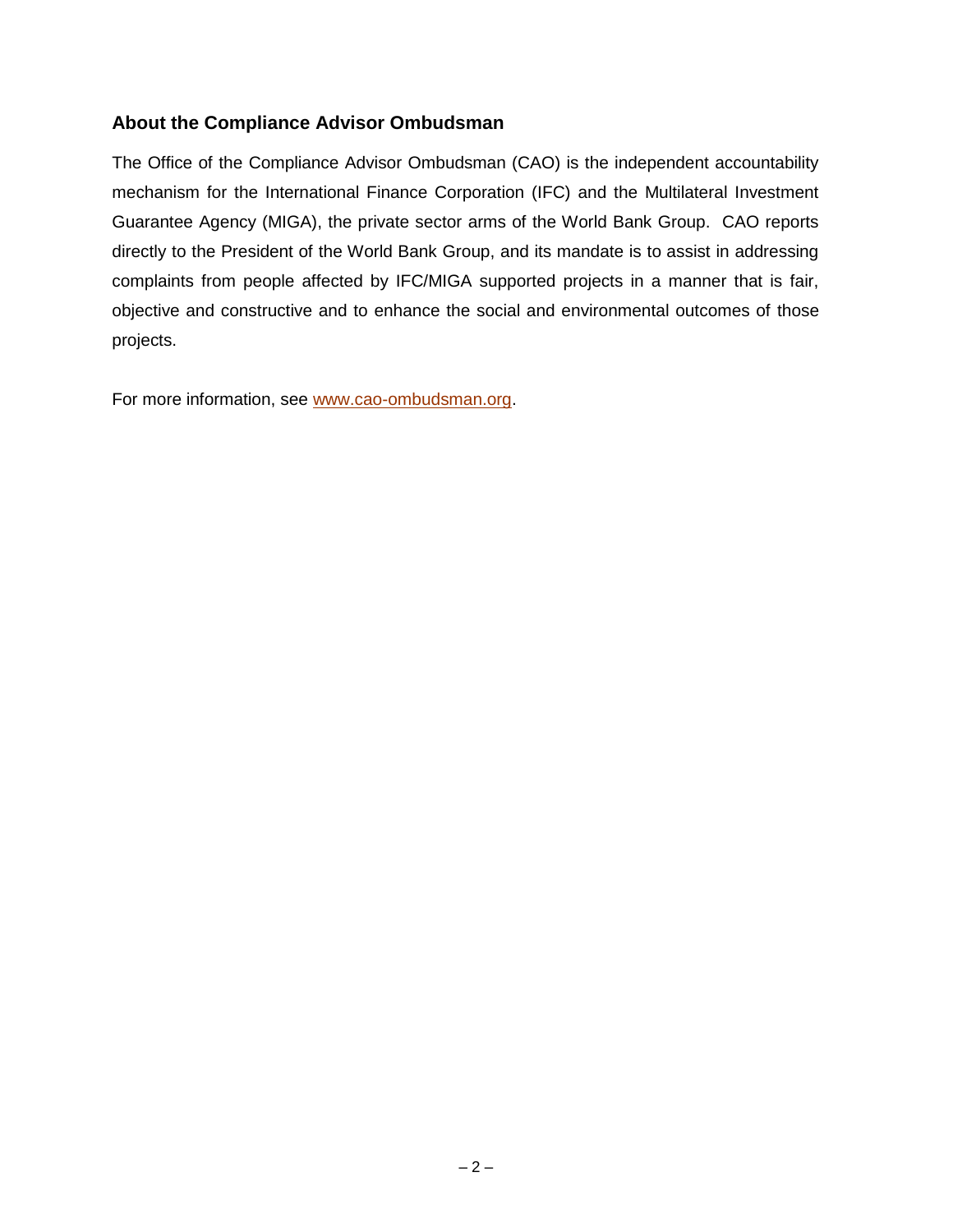# **TABLE OF CONTENTS**

<span id="page-2-0"></span>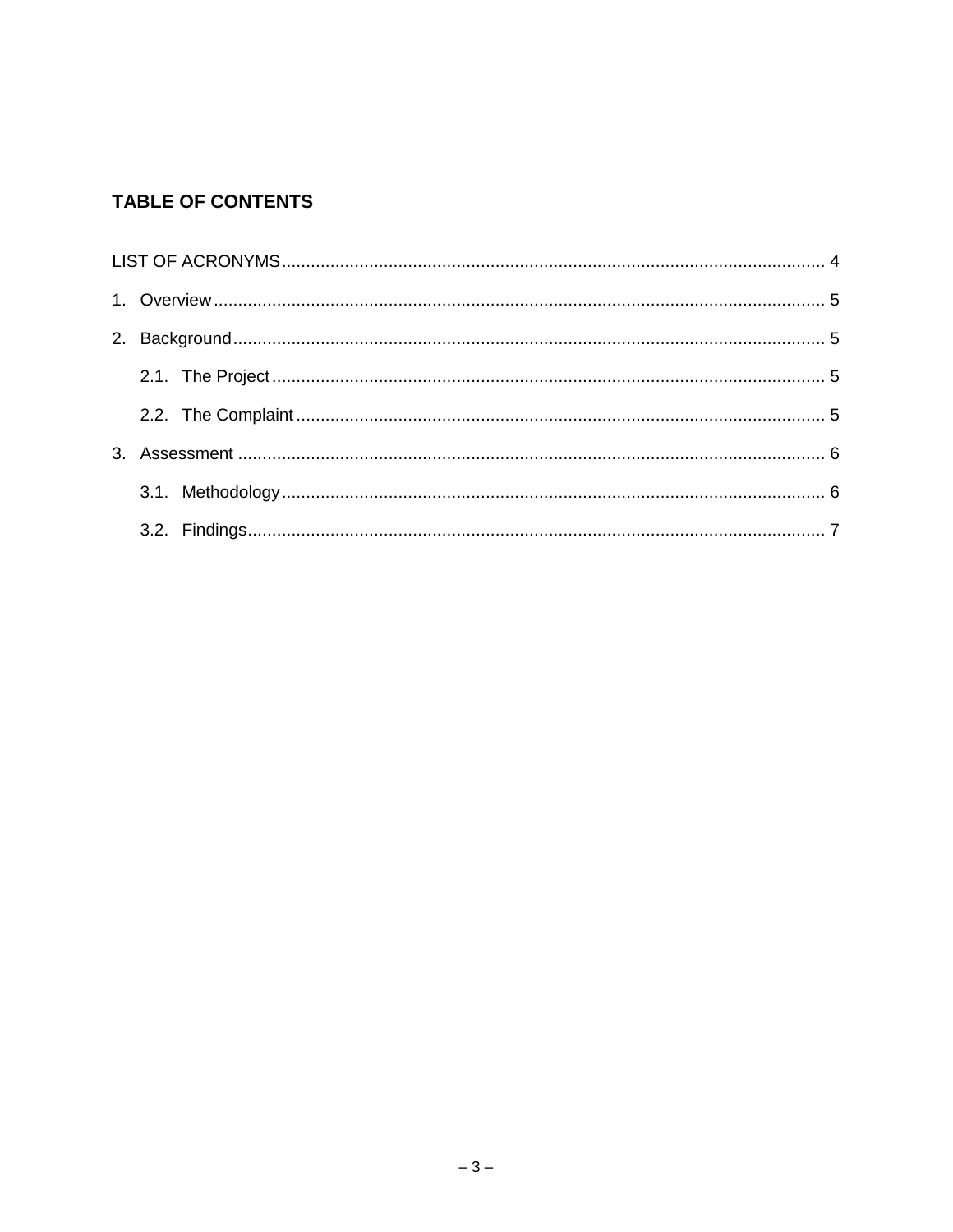# **LIST OF ACRONYMS**

| CAO         | Compliance Advisor Ombudsman             |
|-------------|------------------------------------------|
| EIA         | <b>Environmental Impact Assessment</b>   |
| Gol         | Government of India                      |
| GoK         | Government of Kerala                     |
| <b>IFC</b>  | International Finance Corporation        |
| <b>MIGA</b> | Multilateral Investment Guarantee Agency |
| MP          | <b>Member of Parliament</b>              |
| <b>NMDP</b> | National Maritime Development Project    |
| <b>PPP</b>  | <b>Public Private Partnerships</b>       |
| <b>VISL</b> | Vizhinjam International Seaport Limited  |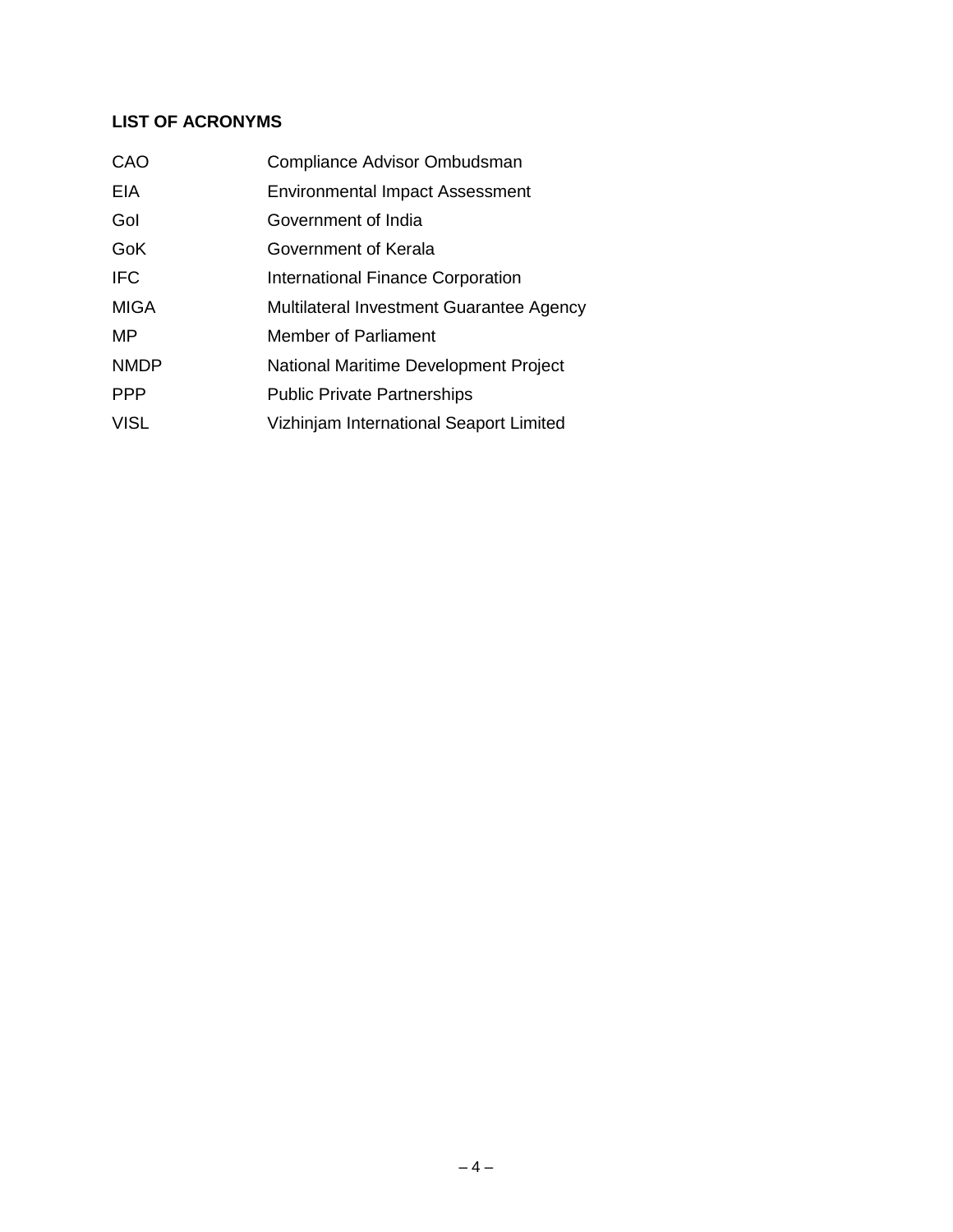# <span id="page-4-0"></span>**1. Overview**

A complaint was filed to CAO in April 2013 by residents ("complainants") of Mulloor village, one of 11 coastal villages near the Vizhinjam Port location. The complaint raises concerns about impacts of a newly constructed road that connects Mulloor village to the Vizhinjam Port area. CAO determined the complaint met its three eligibility criteria, and undertook an assessment of the issues and stakeholders.

In initial conversations between CAO and the complainants, the complainants expressed a willingness to engage in a collaborative process convened by CAO to address their concerns. VISL declined an initial interview with the CAO assessment team, and subsequently told CAO it did not wish to meet with the CAO team, or to engage in a facilitated dialogue. The complaint will therefore proceed to CAO Compliance for appraisal.

This Assessment Report provides an overview of the assessment process, including a description of the project, the complaint, the assessment methodology, and next steps.

# <span id="page-4-1"></span>**2. Background**

### <span id="page-4-2"></span>**2.1. The Project**

Based on information provided by IFC, the Government of India embarked upon the large scale National Maritime Development Project (NMDP) to increase the country's port capacity. Through the NMDP, several identified port projects are being developed, primarily via Public Private Partnerships (PPPs), including one in which the Government of Kerala (GoK) plans to develop a state-of-the-art transshipment facility. The IFC project is a State Government initiative, not part of the NMDP.

The project involves development of a multi-purpose port at Vizhinjam, 16 km south of the state capital, Trivandrum (Thiruvananthapuram), by the GoK through the state-government owned company Vizhinjam International Seaport Limited (VISL). GoK engaged IFC's Advisory Services, whose role was defined in the context of a long-running GoK-led process to develop the project, which had begun prior to IFC's engagement. Within that context, IFC's Advisory Services was engaged primarily for structuring location-specific PPPs for the port terminal and for supporting the GoK in conducting a transparent bidding process to identify a potential private investor/operator for the terminal. IFC's Advisory Services involved the management of roughly \$1.6 million in trust funds for the structuring and bidding of the port terminal.

In August 2012, the GoK decided not to award construction and operation of the terminal to the private investor/operator identified with assistance from the IFC.

Shortly following CAO's receipt of this complaint, IFC's primary role in the project was completed.

#### <span id="page-4-3"></span>**2.2. The Complaint**

This complaint raises concerns about the newly built port construction access road that runs through Mulloor village to the Vizhinjam port area. It states that the road was built on residents' plantain farms, and is thus allegedly impeding rainwater run-off and aquifer recharge to those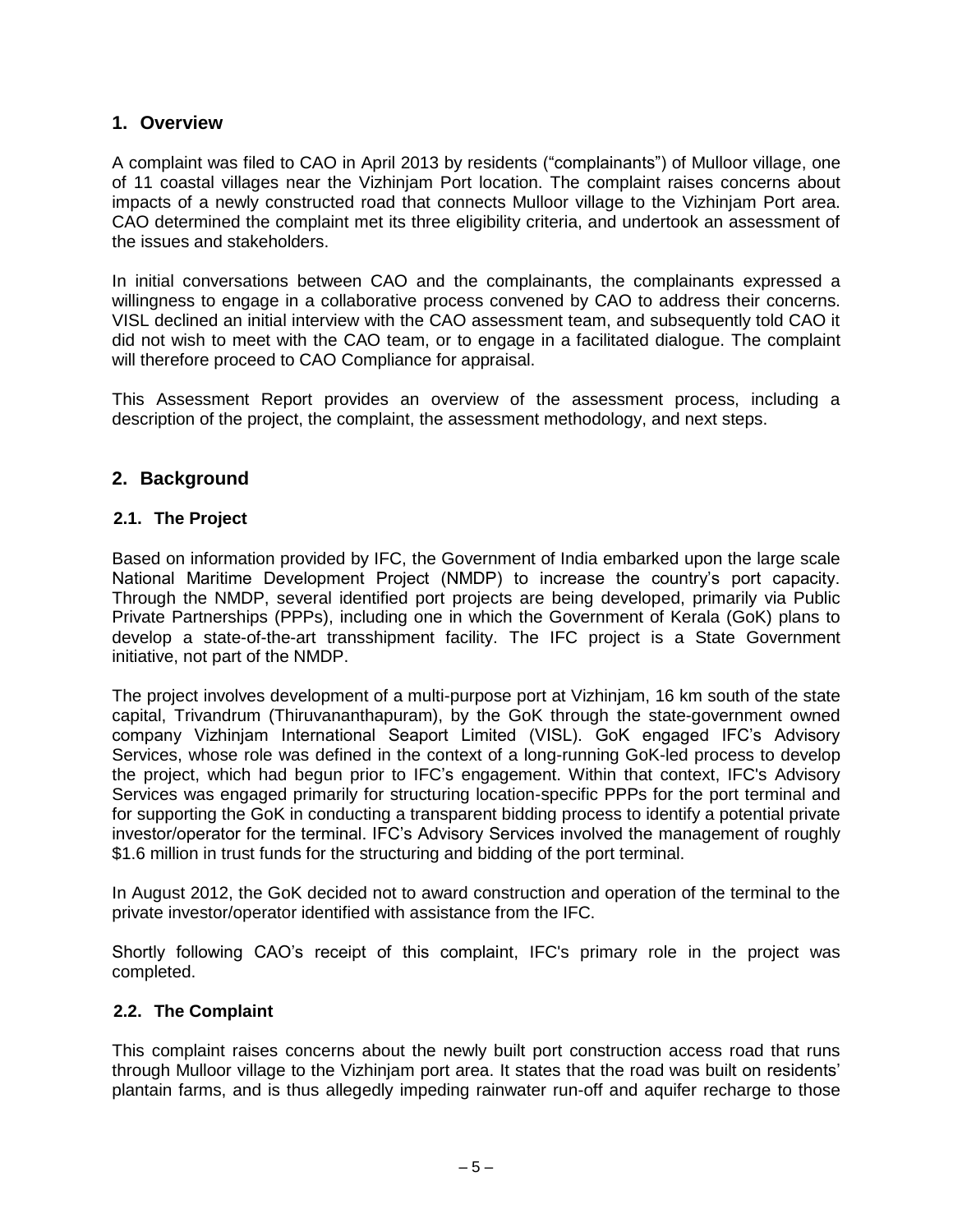farms. The complaint also states that construction materials and waste were left behind by project crews, further allegedly hindering the capacity for rain capture and recharge.

The complaint says no action has been taken to address these issues, despite raising the concerns with VISL. The complainants request CAO intervention in addressing (1) the waste construction materials left on the farmlands; (2) establishment of rainwater harvesting structures; and (3) strategies for rainwater to reach the farmlands.

# <span id="page-5-0"></span>**3. Assessment**

### <span id="page-5-1"></span>**3.1. Methodology**

The purpose of a CAO assessment is to clarify issues and concerns raised by complainants, to understand how other stakeholders see the situation, and to help complainants and companies determine the best alternatives for resolving the complaint via one of CAO's two functions: a cooperative / mediated solution, or a compliance investigation of the IFC's due diligence on the project.

During the assessment, CAO does not gather information to make a judgment on the merits of the complaint. (See Annex A for a complete description of the CAO complaint handling process.)

The CAO assessment of the complaint consisted of:

- Project document review
- Interviews with IFC project team
- Telephonic interviews with a representative of the complainants
- Outreach to and a telephone conversation with a representative of VISL

Due to the combination of factors described below, CAO did not travel to the project site to conduct the assessment:

- CAO had previously visited Mulloor village in October-November 2012, during the Vizhinjam-01 and Vizhinjam-02 assessment visit, and saw the road that was constructed through Mulloor to give access to the port area.
- Both the complainants and the company have shared their concerns by telephone with the CAO team, and CAO has explained its specific role regarding the two processes available to the parties.
- Because one of the parties is not willing to meet the CAO team or participate in a voluntary dispute resolution process facilitated by CAO, such a process is therefore not possible.
- Due to the tense and polarizing environment regarding the impacts of the port, and due to expectations of the complainants regarding what CAO can and cannot do, CAO concluded that visiting the area during the assessment phase would escalate tension on the ground, and would potentially pose safety and security risks both to local parties and/or to the CAO team.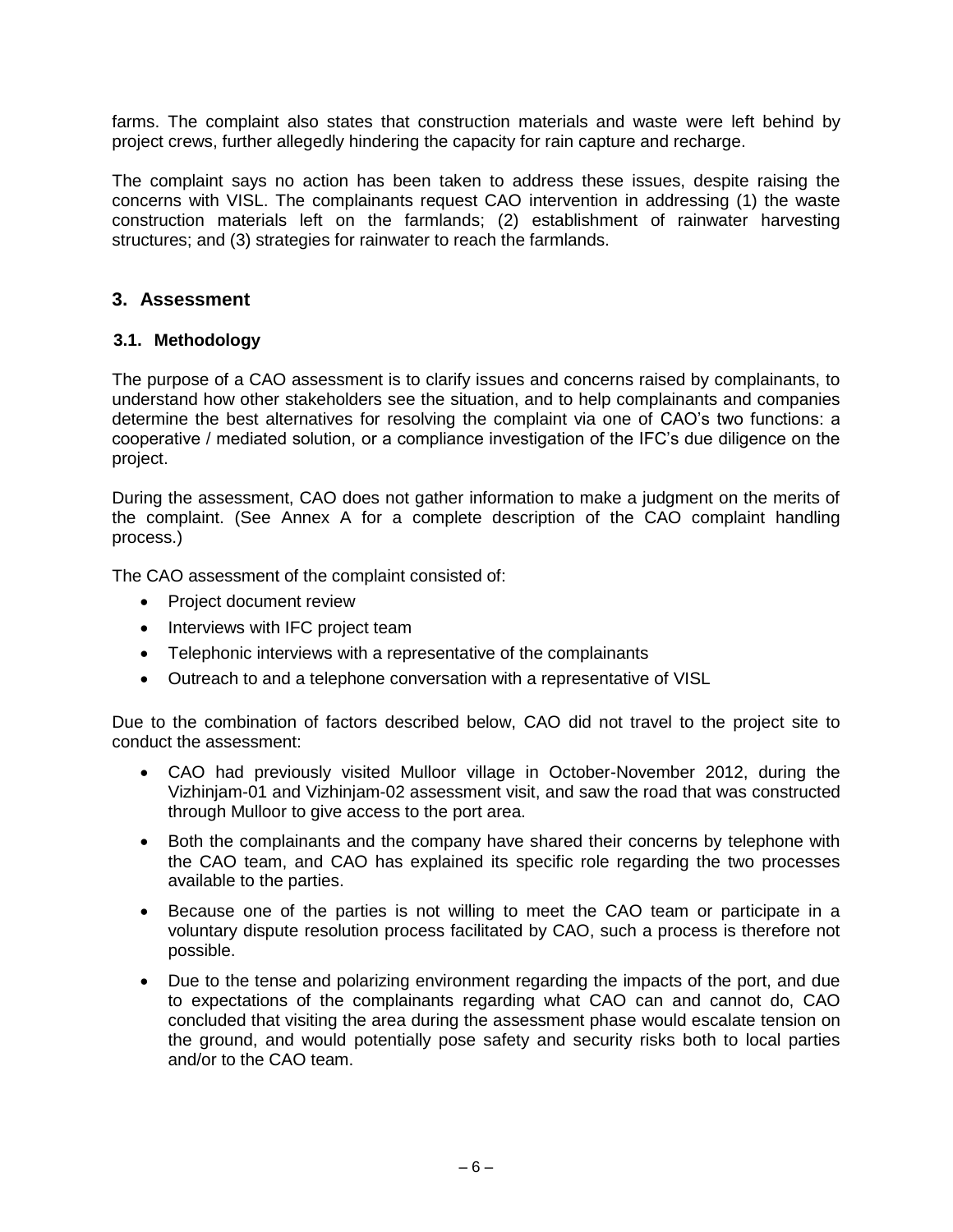#### **3.2. Findings**

CAO found no agreement among the key parties (complainants, VISL, and Government of Kerala) to proceed with a CAO-facilitated dispute resolution process. Although the complainants expressed willingness to engage with VISL, VISL believes the complainants' concerns should be addressed through the domestic Indian regulatory framework and procedures, not through a CAO process. Therefore, the complaint will proceed to CAO's Compliance function for appraisal, per the CAO Operational Guidelines.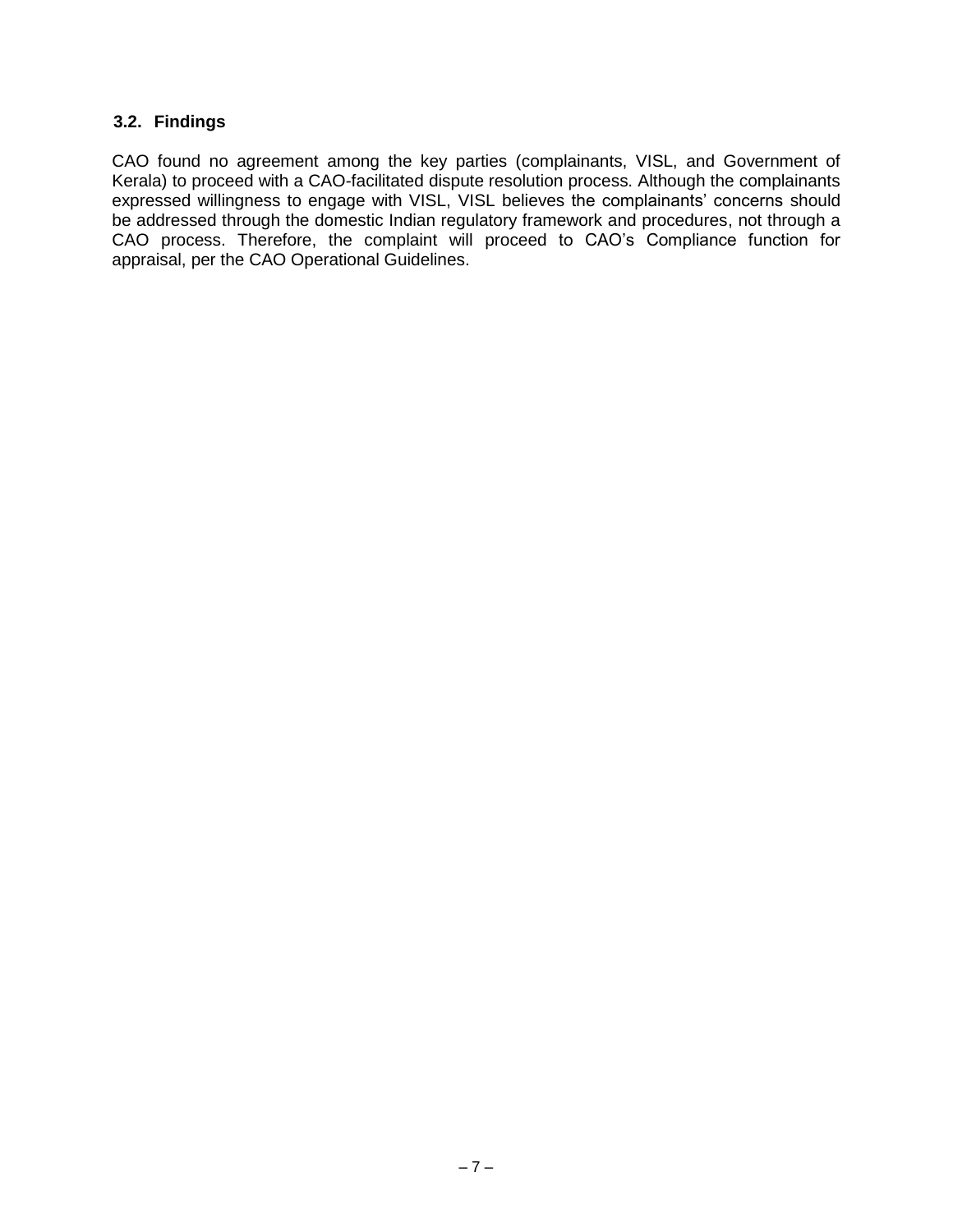# **Annex A: CAO Complaint Handling Process**

The Office of the Compliance Advisor Ombudsman (CAO) is the independent recourse mechanism for the International Finance Corporation (IFC) and the Multilateral Investment Guarantee Agency (MIGA) of the World Bank Group. CAO reports directly to the President of the World Bank Group, and its mandate is to assist in addressing complaints from people affected by IFC/MIGA supported projects in a manner that is fair, objective, and constructive and to enhance the social and environmental outcomes of those projects.

The initial assessment is conducted by CAO's Dispute Resolution function. The purpose of CAO's assessment is to: (1) clarify the issues and concerns raised by the complainant(s); (2) gather information on how other stakeholders see the situation; and (3) help stakeholders understand the recourse options available to them and determine whether they would like to pursue a collaborative solution through CAO's Dispute Resolution function, or whether the case should be reviewed by CAO's Compliance function.

This document is a preliminary record of the views heard by the CAO team, and explanations of next steps depending on whether the parties choose to pursue a Dispute Resolution process or prefer a CAO Compliance process. *This report does not make any judgment on the merits of the complaint.*

As per CAO's Operational Guidelines,<sup>1</sup> the following steps are typically followed in response to a complaint that is received:

- Step 1: **Acknowledgement** of receipt of the complaint
- Step 2: **Eligibility:** Determination of the complaint's eligibility for assessment under the mandate of the CAO (no more than 15 working days)
- Step 3: **CAO assessment:** CAO conducts an assessment of the issues and provides support to stakeholders in understanding and determining whether they would like to pursue a consensual solution through a collaborative process convened by CAO's Dispute Resolution function, or whether the case should be handled by CAO's Compliance function to review IFC's/MIGA's environmental and social due diligence. The assessment time can take up to a maximum of 120 working days.
- Step 4: **Facilitating settlement**: If the parties choose to pursue a collaborative process, CAO's dispute resolution function is initiated. The dispute resolution process is typically based or initiated by a Memorandum of Understanding and/or a mutually agreed upon ground rules between the parties. It may involve facilitation/mediation, joint fact-finding, or other agreed resolution approaches leading to a settlement agreement or other mutually agreed and appropriate goal. The major objective of these types of problemsolving approaches will be to address the issues raised in the complaint, and any other significant issues relevant to the complaint that were identified during the assessment or the dispute resolution process, in a way that is acceptable to the parties affected<sup>2</sup>.

 $\overline{a}$ 1 For more details on the role and work of CAO, please refer to the full Operational Guidelines: [http://www.cao](http://www.cao-ombudsman.org/documents/CAOOperationalGuidelines_2013.pdf)[ombudsman.org/documents/CAOOperationalGuidelines\\_2013.pdf](http://www.cao-ombudsman.org/documents/CAOOperationalGuidelines_2013.pdf)

 $2$  Where stakeholders are unable to resolve the issues through a collaborative process within an agreed time frame, CAO Dispute Resolution will first seek to assist the stakeholders in breaking through impasse(s). If this is not possible, the Dispute Resolution team will inform the stakeholders, including IFC/MIGA staff, the President and Board